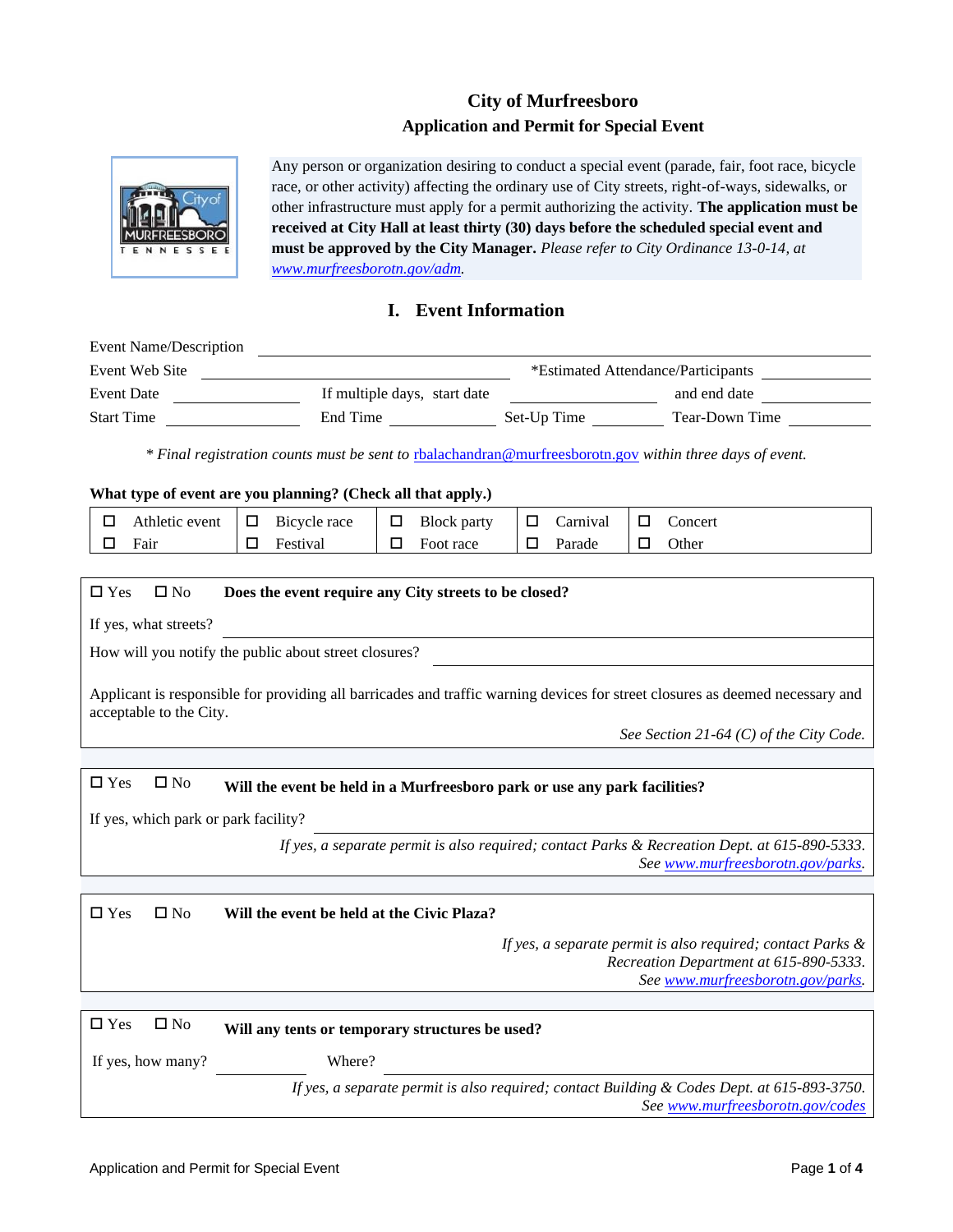## Yes No **Will the event be held indoors?**

If yes, what is the name and address of the building?

### Yes No **Will sanitary facilities and solid waste receptacles be available to participants?**

If yes, describe sanitary and solid waste facilities that will be provided including locations and number of units.

Yes No **Will signs be posted?**

*If yes, approved signs may only be posted three days prior to the day of the event. Signs may only include type of event along with date and time of event.*

| $\Box$ Yes | $\Box$ No | Will alcoholic beverages be sold and/or served?                                                                                   |  |
|------------|-----------|-----------------------------------------------------------------------------------------------------------------------------------|--|
|            |           | If yes, a separate permit is also required; contact Finance and Tax Dept. at 615-893-5219.<br>See www.murfreesborotn.gov/finance. |  |

| $\Box$ Yes | $\Box$ No | Will food be prepared and/or served?                                             |  |
|------------|-----------|----------------------------------------------------------------------------------|--|
|            |           | If yes, you are responsible for obtaining any necessary licenses and/or permits. |  |

| $\Box$ Yes | $\Box$ No | Will there be merchandise vendor booths?                                         |  |
|------------|-----------|----------------------------------------------------------------------------------|--|
|            |           | If yes, you are responsible for obtaining any necessary licenses and/or permits. |  |
|            |           |                                                                                  |  |

| $\Box$ Yes    | $\square$ No | Will there be a band or amplified music?                                                                                                                                   |  |  |  |
|---------------|--------------|----------------------------------------------------------------------------------------------------------------------------------------------------------------------------|--|--|--|
|               |              | If yes, refer to City ordinance on sound amplification.<br>See www.murfreesborotn.gov/legal.                                                                               |  |  |  |
|               |              |                                                                                                                                                                            |  |  |  |
| $\square$ Yes | $\square$ No | Do you have the correct level of insurance for the special event?<br>Submit a copy of the insurance certificate listing the City of Murfreesboro as an additional insured. |  |  |  |

*You are responsible for obtaining any necessary; contact the Legal Dept. at 615-849-2616 Refer to Section 21-64 (G) of the City Code.*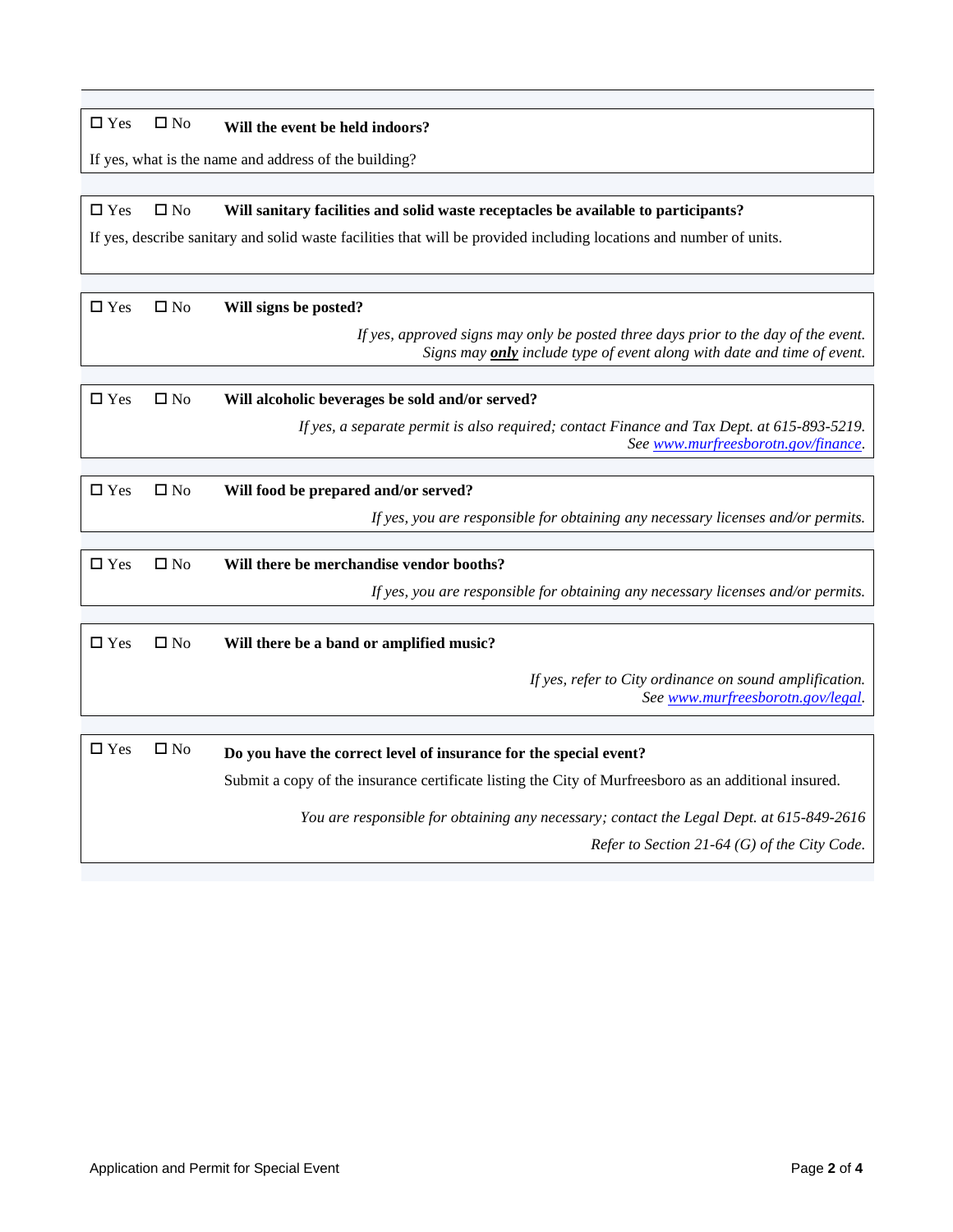#### **Event Detailed Description (Use additional sheets if necessary).**

| Beginning: |        |
|------------|--------|
|            |        |
|            |        |
|            |        |
|            |        |
|            |        |
|            |        |
|            | Ending |

ENCLOSE A DETAILED MAP of event site, detailing any temporary or permanent structures, street closures, parking, etc. If applicable, list the location, blocks, streets, and/or intersections in which such event will occur. Also, please indicate the direction of the route, if any, including all turns and the number of traffic lanes to be used. *For large-scale events, map should be obtained from the City's GIS division.*

### **II. Sponsor/Applicant Information (PRINT CLEARLY)**

| Name of Organization             |                                                                                                 |                          |
|----------------------------------|-------------------------------------------------------------------------------------------------|--------------------------|
| Address                          |                                                                                                 |                          |
| Web Site                         | Phone                                                                                           | Fax                      |
| Name of Applicant                |                                                                                                 | Phone                    |
| <b>Email Address</b>             |                                                                                                 | Fax                      |
| Person in Charge<br>during Event |                                                                                                 | Phone<br>before event    |
| Email Address                    |                                                                                                 | Phone on day<br>of event |
| Type of Organization             | $\Box$ Nonprofit<br>$\Box$ Government<br>$\Box$ For-profit                                      | $\Box$ Other (Specify)   |
| Annual Event?                    | $\square$ Yes<br>$\square$ No<br>If annual, has the event/route changed from the previous year? | $\Box$ Yes $\Box$ No     |

### **III.Signature of Applicant**

I, the undersigned, certify that the information contained in this application is correct to the best of my knowledge and belief. I have read, understand, and agree to abide by the City's ordinances, traffic rules, park rules, state health laws, fire codes, and liquor licensing regulations governing this proposed Special Event. I also agree to comply with all other local, state, and/or federal laws that are applicable to this Event. By signing, I acknowledge that I have authority to bind the sponsoring organization and acknowledge that I have received, read, and understand the special event ordinance and agree to be bound by all requirements as stated in the ordinance and incorporated by reference into the signed agreement. If the event plans change, I will submit a revised application or additional information accordingly.